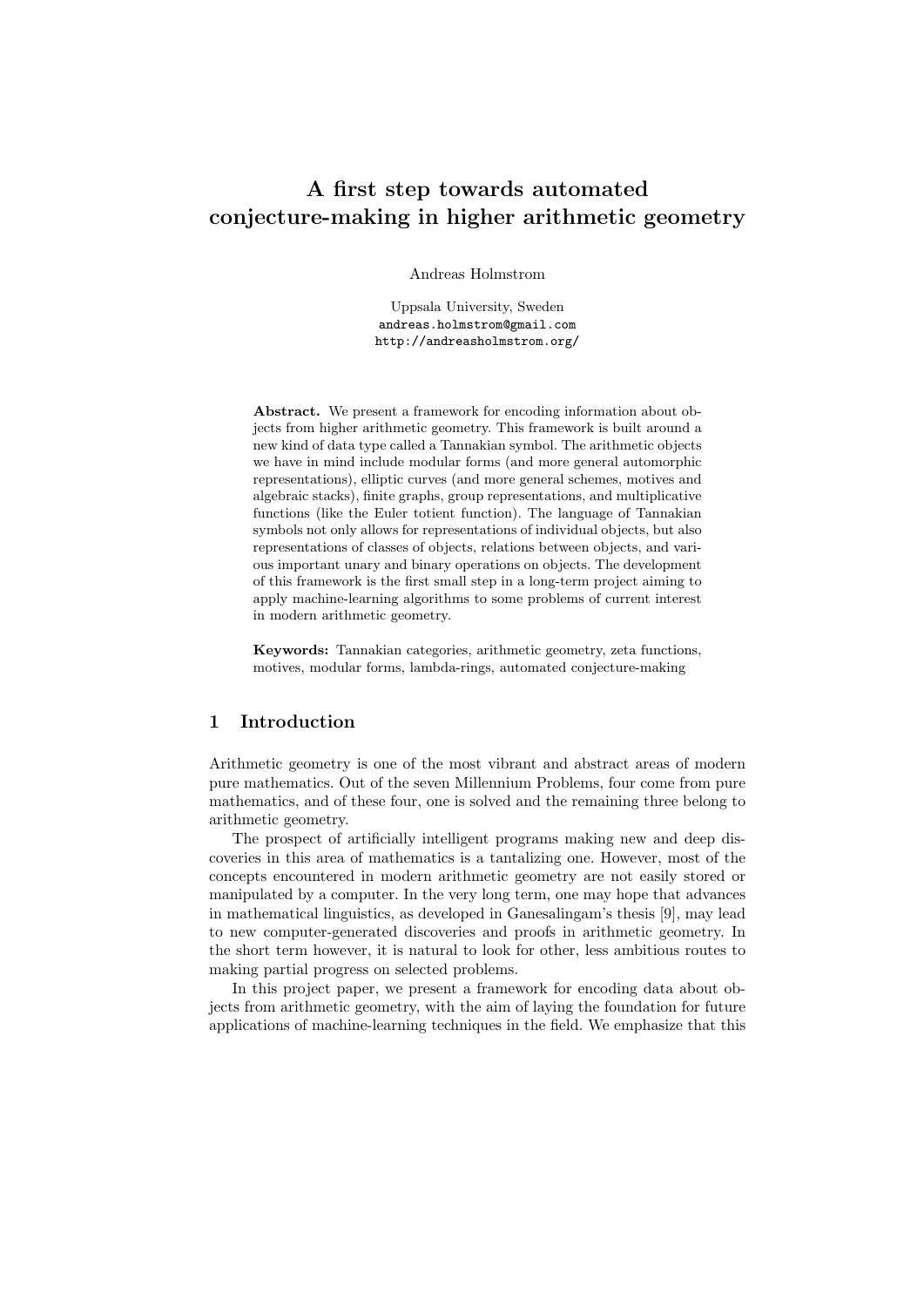is a first brief survey of a long-term project, focussing on examples. A more detailed discussion of potential applications will be provided in future publications and in discussions at the CICM conference, but as a first application, we propose experiments with automated conjecture-making on invariants of motives and schemes, using the language of Tannakian symbols presented here, together with the SAGE package for domain-independent automated conjecture-making developed recently by Larson and Van Cleemput [14].

#### 1.1 Arithmetic objects

Somewhat informally, we shall use the term "arithmetic object" to refer to any kind of object that is of central importance in arithmetic geometry. Some classes of such objects are: (1) Geometric objects (e.g. a scheme). The reader unfamiliar with the theory of schemes may think of a scheme simply as a system of polynomial equations. (2) Algebraic objects (a group, a ring, a Hopf algebra, etc.). (3) Homotopical objects (like an algebraic stack or a ring spectrum). (4) Combinatorial objects (for example a graph). (5) Analytic objects (e.g. a zeta function). (6) Objects in a Tannakian category. Examples of the latter include representations of finite groups, representations of Lie groups, Galois representations, automorphic representations, motives, Hodge structures, and F-isocrystals.

Technical definitions of all the above terms (schemes, Tannakian categories, etc) can be found in the online Encyclopedia of Mathematics [7]. Rather than giving all of these definitions here, we shall present explicit examples from most of these classes and explain how our proposed encoding framework applies to each example.

In addition to seeking encodings of single objects, a central goal of our work is to also encode information about classes of objects (for example the class of objects in some given Tannakian category), operations on objects (such as tensor product of group representations, or Tate twist of motives, or Dirichlet convolution of multiplicative functions), relations between objects (such as a representation being a direct summand of another), and invariants of objects (like the Euler characteristic of a scheme).

### 1.2 What would be required of a good encoding framework?

Let  $C$  be some class of arithmetic objects, for examples the class of all elliptic curves over the rational numbers, or the class of all finite undirected graphs, or the class of all complex representations of the Monster group.

We seek an encoding framework for objects in  $\mathcal C$  satisfying the following properties:

- 1. To every object X in the class  $\mathcal C$  we can assign a finite amount of structured data  $\mathbf{E}(X)$ . (We think of  $\mathbf{E}(X)$  as an *elementary* or *electronic* "shadow" of the object  $X$ .)
- 2. Given a description of  $X$ , there should be an explicit algorithm computing  $E(X)$ .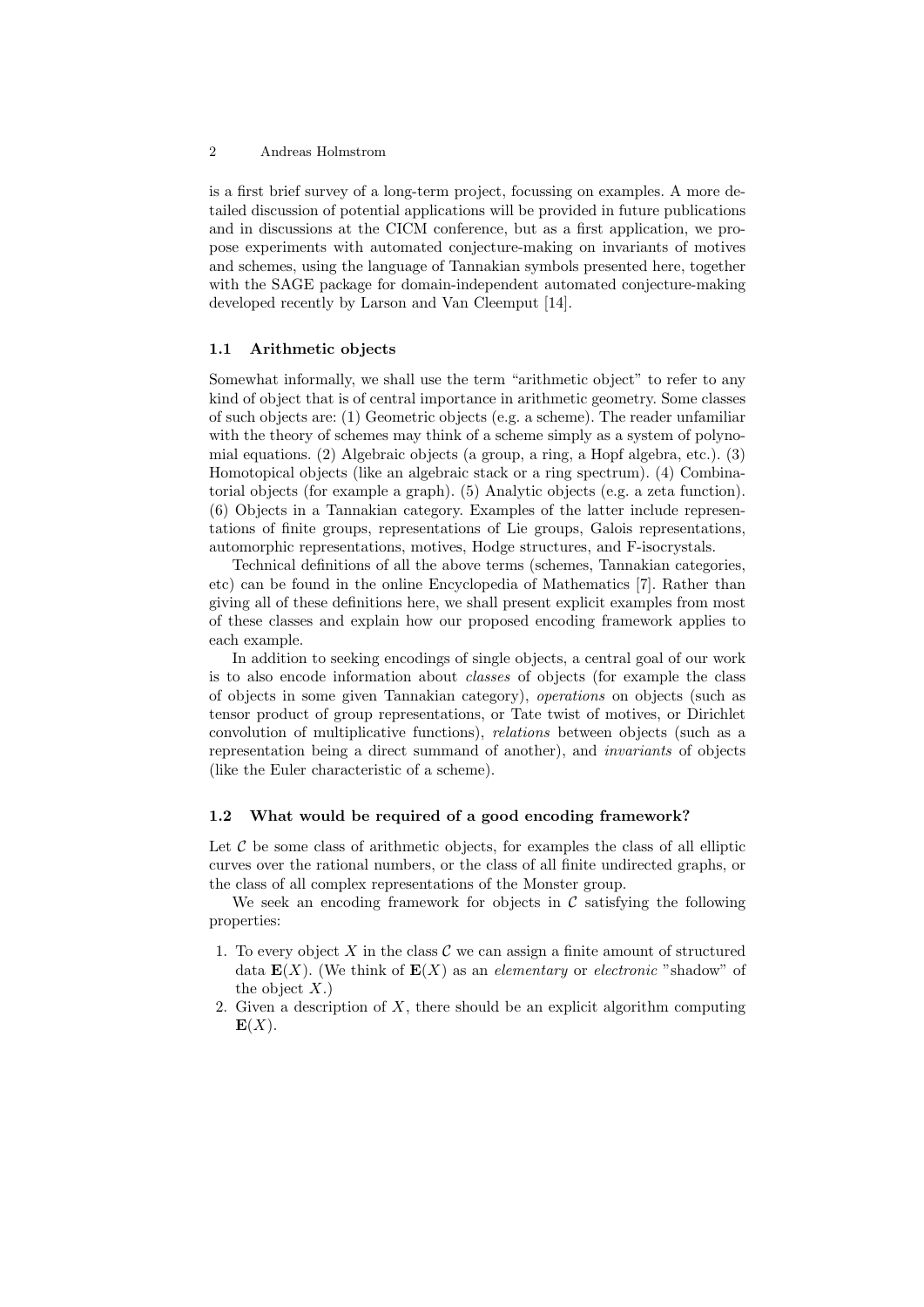- 3. Many important invariants of X should be computable from  $E(X)$  only.
- 4. Many important operations on objects in  $\mathcal C$  should correspond to explicit manipulations of the corresponding structured data.
- 5. Given two objects  $X$  and  $X'$  from different classes (say one graph and one elliptic curve), the two associated pieces of data  $\mathbf{E}(X)$  and  $\mathbf{E}(X')$  should "be of a similar form" (to facilitate the discovery of connections between different kinds of structures).
- 6. Many of the deepest theorems and conjectures about objects X in modern arithmetic geometry should have a formulation in terms of the associated data  $\mathbf{E}(X)$  only.

Any encoding satisfying these requirements will have the property that a computer could in principle discover (or guess) interesting mathematical statements by searching for patterns in the structured data of many arithmetic objects.

We have found an approach that satisfies all of the above criteria for many classes of arithmetic objects. The framework is built around the notion of a Tannakian symbol. In many cases, the information contained in the Tannakian symbol is the same as the information contained in the "zeta function" of the arithmetic object, but Tannakian symbols are more flexible than zeta functions, and there are also cases where it makes sense to speak of Tannakian symbols even though there are no zeta functions around.

#### 1.3 Previous work

We are not aware of any previous work with the explicit ambition of applying machine-learning algorithms to geometric, Tannakian and homotopical categories in higher arithmetic geometry. However, we have drawn inspiration from many places. Due to algorithmic breakthroughs over the past decade by Kedlaya [13], Harvey [11], [12], Costa and Tschinkel [5] and others, it is now possible to compute zeta functions of schemes in much higher dimensions and higher cohomological complexity than before, and these computations generate huge amounts of data, that can be interpreted in the language of Tannakian symbols. A project with the aim of collecting this kind of data has been launched under the name the L-functions and Modular Forms Database (LMFDB) [15]. From another direction, we have been inspired by the now classical work of Zeilberger on holonomic sequences [20], the PhD thesis and articles of Colton [2], [3], [4] on automated conjecture-making in number theory, and of course the Online Encyclopedia of Integer Sequences (OEIS) [17]. For a more comprehensive overview of previous work on automated conjecture-making, we refer to Larson and Van Cleemput [14].

# 2 Summary of algebraic theory

The aim of this section is to define what Tannakian symbols are, and to summarize their most important algebraic properties. Proofs of these statements will be given elsewhere.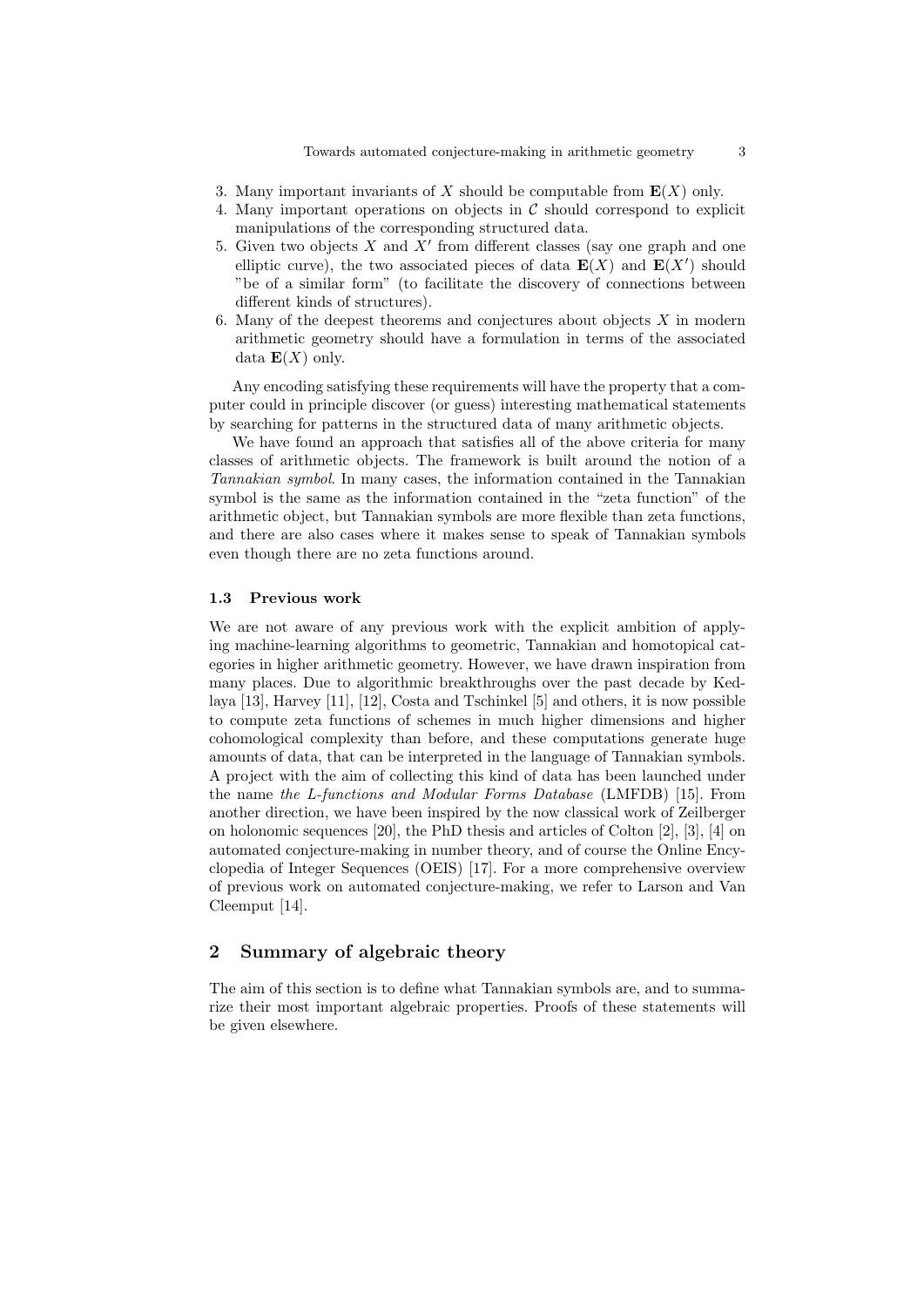#### 2.1 Algebraic structures

We begin by recalling some definitions from abstract algebra. A monoid is a set equipped with a binary operation that is associative and has an identity element. A group is a monoid in which each element has an inverse. A monoid is called commutative if its binary operation is commutative. An abelian group is the same thing as a commutative group.

*Example 1.* The set of positive integers  $\mathbb N$  is a monoid under addition, and it is also a monoid under multiplication. The set of all complex roots of unity is a monoid under multiplication.

A *commutative ring* is a set  $R$  with two binary operations, called addition  $(+)$  and multiplication  $(+)$ , with the requirements that R is an abelian group under addition, a commutative monoid under multiplication, and multiplication distributes over addition. The identity element for addition is denoted by 0, and the identity element for multiplication is denoted by 1.

Example 2. The set of integers  $\mathbb Z$  is a commutative ring. The set  $\mathbb Z/m$ , identified with  $\{0, 1, \ldots, m-1\}$  is a commutative ring for any integer  $m \geq 2$ , in which addition and multiplication are carried out modulo  $m$ . Whenever  $R$  is a commutative ring, the set  $R[x]$  of polynomials in x with coefficients in R is also a commutative ring.

A field is a commutative ring in which the nonzero elements under multiplication form a group (and not just a monoid).

Example 3. The set  $\mathbb Q$  of rational numbers is a field, and so is the set  $\mathbb R$  of real numbers, and the set  $\mathbb C$  of complex numbers.

A monoid homomorphism from one monoid to another monoid is a function which commutes with the binary operation and sends the identity element to the identity element. A ring homomorphism from a ring to another ring is a function which is a monoid homomorphism both with respect to addition and with respect to multiplication. An *isomorphism* (of rings or of monoids) is a homomorphism which admits a two-sided inverse.

Example 4. Let q be a positive integer. It is known that there exists a field with exactly q elements if an only if q is a power of a prime number (i.e.  $q = p^e$  for some prime  $p$  and some positive integer  $e$ ). Two such finite fields with the same number of elements are always isomorphic (i.e. there exists an ring isomorphism between them), and we write  $\mathbb{F}_q$  for any finite field with exactly q elements.

It is possible to describe all finite fields in a very concrete way. First of all, when q is a prime number, the ring  $\mathbb{Z}/q$  is a field with q elements. A more interesting example is the field with four elements  $\mathbb{F}_4$ , which can be described as the set  $\{0, 1, \alpha, \alpha + 1\}$  where addition is carried out modulo 2, and multiplication is carried out modulo 2 and modulo the relation  $\alpha^2 = \alpha + 1$ . Similar models of finite fields exist (but are not in general unique) for any prime power  $q$ .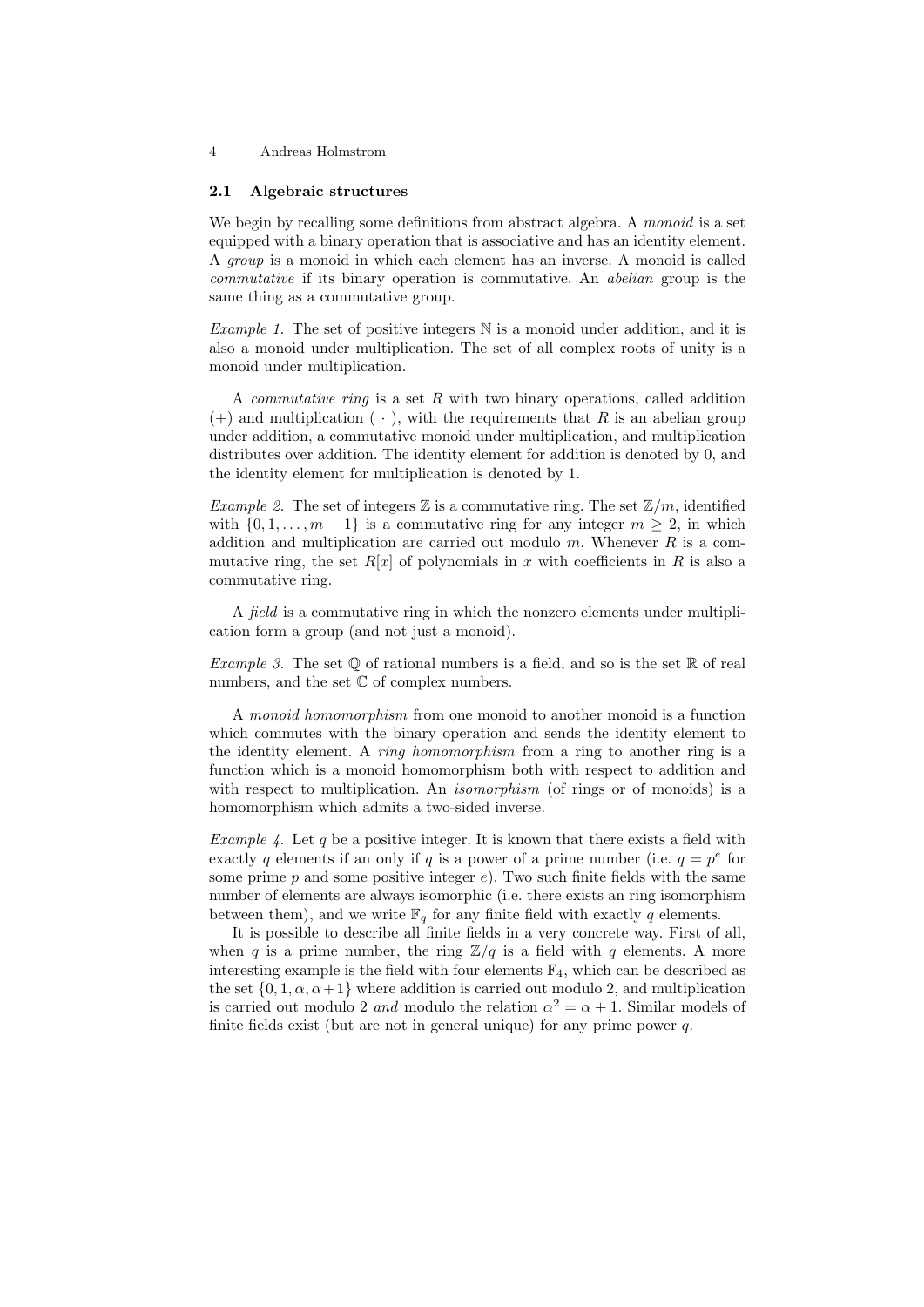A lambda-ring is, informally, a commutative ring  $R$  "equipped with all possible symmetric operations". The precise definition of "all possible symmetric operations" is expressed in the notion of a lambda-structure on a commutative ring. The general definition of "lambda-structure" is given in terms of an infinite sequence  $\lambda^0$ ,  $\lambda^1$ ,  $\lambda^2$ , ... of functions (not ring homomorphisms!) from R to  $R$ , satisfying axioms that are a bit complicated. However, when the ring  $R$ is torsion-free (meaning that finite sums  $x + x + \ldots + x$  are never zero unless x itself is zero), there is a simpler equivalent definition which we give here. All lambda-rings in this paper will be torsion-free, so this definition is enough for our purposes.

**Definition 1.** Let  $R$  be a torsion-free commutative ring. A lambda-structure on R is an infinite sequence of ring homomorphisms  $\psi^1$ ,  $\psi^2$ , ... from R to R satisfying the following axioms:

1.  $\psi^1(x) = x$  for all  $x \in R$ . 2.  $\psi^m(\psi^n(x)) = \psi^{mn}(x)$  for all  $m, n$  and all  $x \in R$ . 3.  $\psi^p(x) \equiv x^p \pmod{pR}$  for all prime numbers p and all  $x \in R$ .

The last condition means that the difference  $\psi^p(x) - x^p$  can be written as a multiple of p, in the ring R. The homomorphisms  $\psi^m$  are called Adams operations.

#### 2.2 Tannakian symbols

The kind of "structured data" we shall construct (denoted by  $E(X)$  in the introduction) will be called a U-indexed M-valued Tannakian symbol, and we now turn to the explanation of what this means.

Recall that a multiset is a unordered collection of elements, in which elements are allowed to be equal. For example,  $\{2, 2, 2, 5\}$  is a multiset with four elements taken from the set of integers.

Definition 2. Let M be a monoid. An M-valued Tannakian symbol is an ordered pair  $(A, B)$  of disjoint finite multisets with elements taken from M. We write  $TS(M)$  for the set of all M-valued Tannakian symbols.

Conventions: We shall use the notation  $A/B$  or  $\frac{A}{B}$  for the ordered pair  $(A, B)$ , and will refer to A as the upstairs multiset and to  $\tilde{B}$  as the *downstairs* multiset. Also, if M happens to be a ring and we write  $\mathbf{TS}(M)$ , we always think of M as a multiplicative monoid (in other words, we forget the additive structure).

Example 5. The symbol  $\{1, 1, i, -1, -i\}/\emptyset$  is an example of a C-valued Tannakian symbol. Here i is a complex square root of  $-1$  and  $\emptyset$  is the empty multiset.

**Definition 3.** Let  $U$  be a set. A U-indexed M-valued Tannakian symbol is a function from U to  $TS(M)$ . The set of U-indexed M-valued Tannakian symbols will be denoted by  $\mathbf{TS}_U(M)$ .

Example 6. Let  $\mathbb P$  be the set of prime numbers, and let p denote a variable element of  $\mathbb{P}$ . Then  $\{p^2, 1\}/\{p, p\}$  is a  $\mathbb{P}$ -indexed N-valued Tannakian symbol.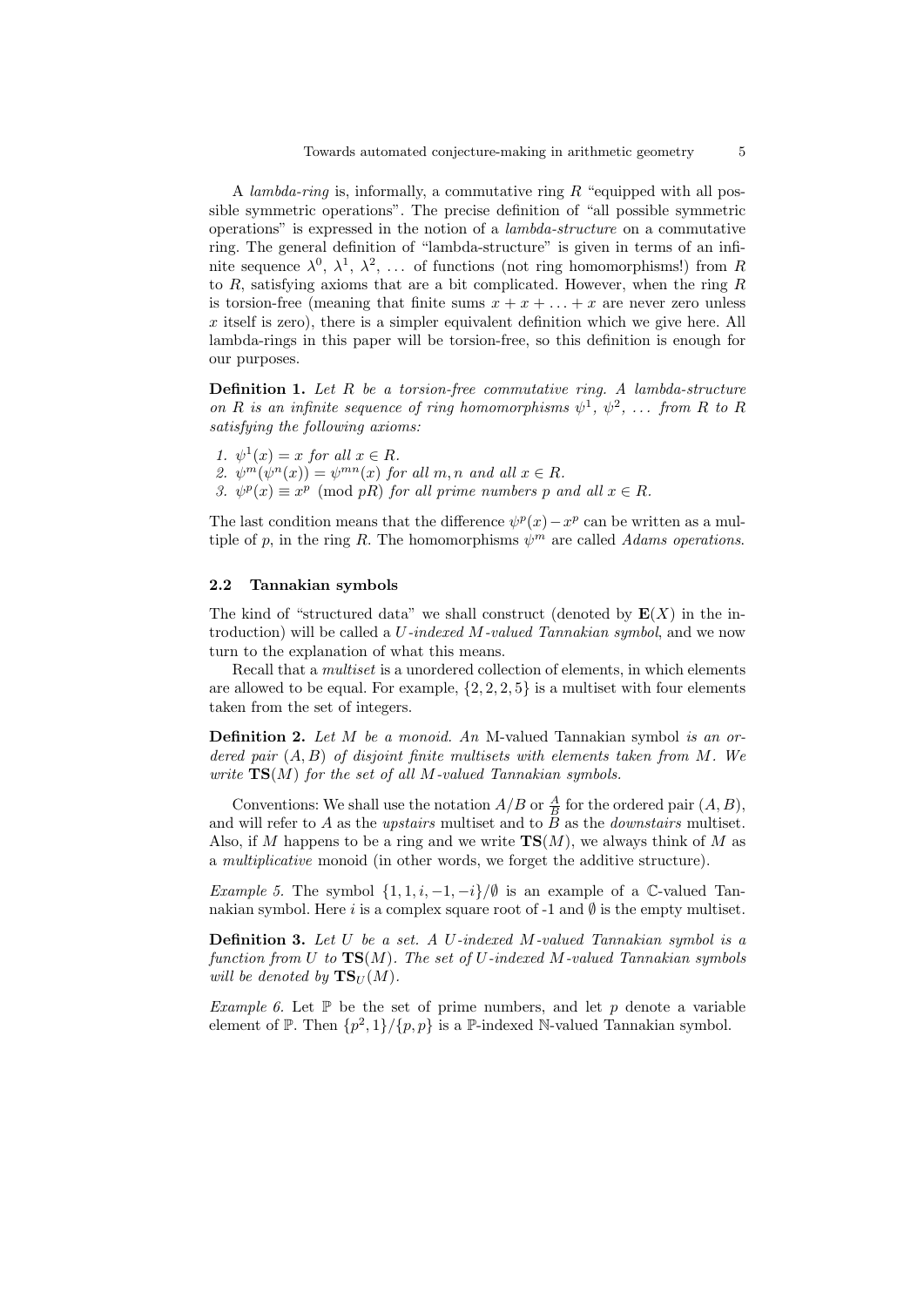Consider multisets  $A = \{a_1, a_2, ...\}$ ,  $B = \{b_1, b_2, ...\}$ ,  $C = \{c_1, c_2, ...\}$  and  $D = \{d_1, d_2, \ldots\}$  where all the elements are taken from the same monoid M. We define operations on Tannakian symbols by the following formulas:

Addition: 
$$
\frac{A}{B} \oplus \frac{C}{D} = \frac{A \oplus C}{B \oplus D}
$$

(Here  $\uplus$  denotes disjoint union of multisets.)

Multiplication: 
$$
\frac{A}{B} \otimes \frac{C}{D} = \frac{A \cdot C \oplus B \cdot D}{A \cdot D \oplus B \cdot C}
$$

(Here  $A \cdot C$  denotes the monoid product of A and C, i.e. the multiset of all possible products  $a \cdot c$  with  $a \in A$  and  $c \in C$ , listed with repetition.)

Adams operations: 
$$
\psi^n\left(\frac{A}{B}\right) = \frac{\{a^n \mid a \in A\}}{\{b^n \mid b \in B\}}
$$

(Here, if the element  $a$  is repeated several times in  $A$ , the element  $a^n$  is also repeated the same number of times on the right hand side.) In each of these operations, it is understood that if the operation results in a symbol in which the upstairs and the downstairs multisets are not disjoint, then we remove pairs of identical elements until the multisets are disjoint. A few examples will illustrate what this means.

*Example 7.* Computations in  $TS(\mathbb{Z})$ :

$$
\frac{\{5\}}{\{1,-1\}} \oplus \frac{\{1,1,1\}}{\{-1\}} = \frac{\{5,\cancel{1},1,1\}}{\{\cancel{1},-1,-1\}} = \frac{\{5,1,1\}}{\{-1,-1\}}
$$
\n
$$
\frac{\{5\}}{\{1,-1\}} \otimes \frac{\{10\}}{\{3,7\}} = \frac{\{50,3,7,-3,-7\}}{\{15,35,10,-10\}}
$$
\n
$$
\psi^2 \Big( \frac{\{-1,-1,2,5\}}{\{1,-2,7\}} \Big) = \frac{\{\cancel{\mathcal{F}}^2,\ (-1)^2,\cancel{2}^2,\cancel{5}^2\}}{\{\cancel{\mathcal{F}}^2,\cancel{5}^2\}} = \frac{\{1,25\}}{\{49\}}
$$

The main theorem about Tannakian symbols is the following:

**Theorem 1.** For any monoid M, the set  $TS(M)$  is a lambda-ring under the operations  $\oplus$ ,  $\otimes$  and  $\psi^n$ . The same is true for  $\mathbf{TS}_U(M)$  for any set U. Furthermore,  $TS_U(M)$  is functorial in M as well as in U.

One can go on and give explicit definitions of other structural features and invariants of Tannakian symbols, such as exterior powers, symmetric powers, virtual dimension, super-dimension, supertrace and superdeterminant. All this terminology comes from the setting of lambda-rings obtained by decategorifying Tannakian categories, but is retained also in situations where there is no Tannakian category involved. The point of all this structure is that whenever elements of the monoid  $M$  can be stored and manipulated by a computer, the same is true for elements of  $TS_U(M)$ , and the latter capture huge amounts of structure relevant for higher arithmetic geometry.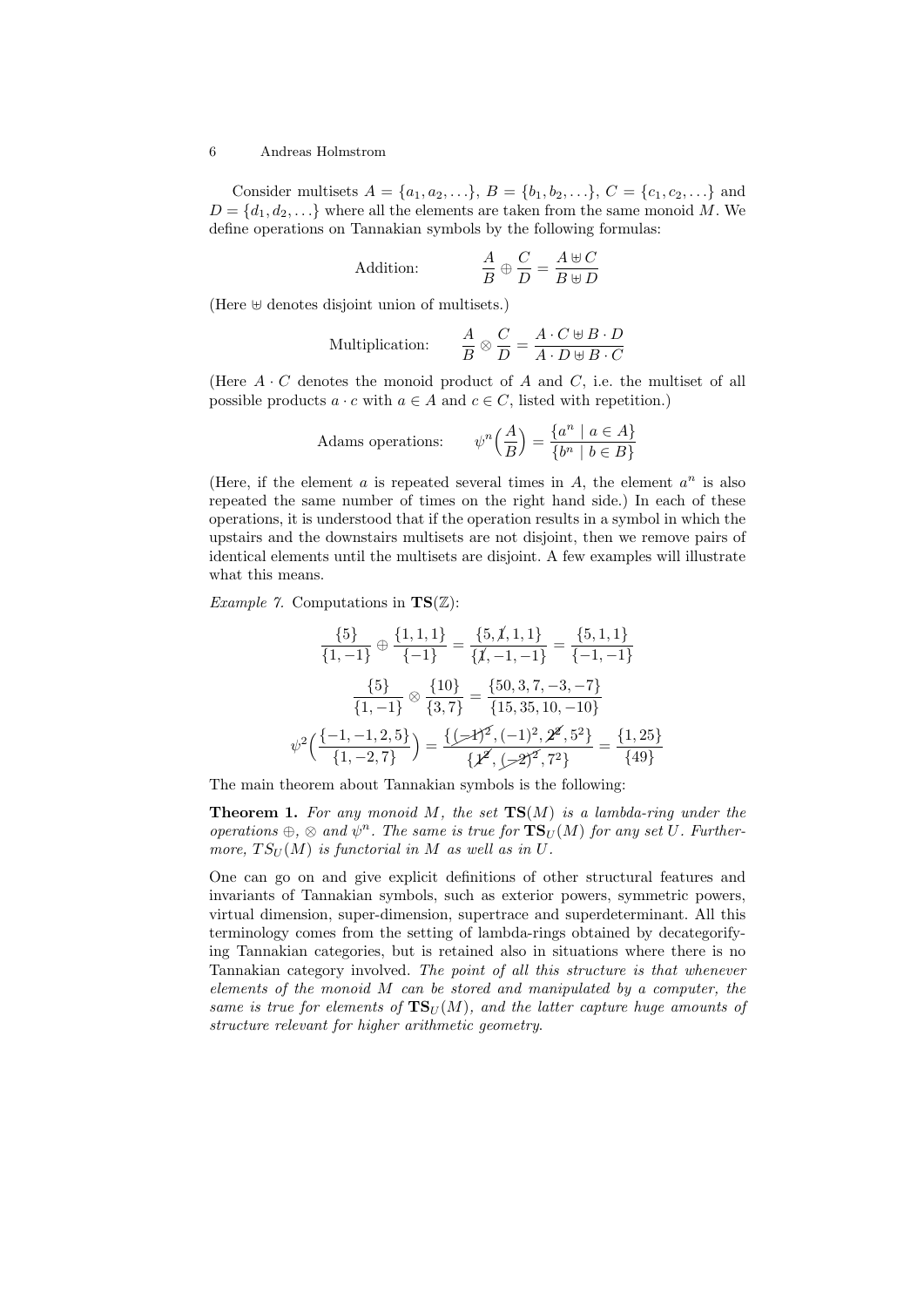#### 2.3 Assignments and fibers

Now we can be a bit more precise about the picture we would like to paint of structured data assigned to arithmetic objects. Return to the situation where  $\mathcal C$  is some class of arithmetic objects. Given such a class, we can in many cases choose a monoid  $M$  and a set  $U$  and construct a map

$$
\mathbf{E}: \mathcal{C} \to \mathbf{TS}_U(M)
$$

which satisfies most of the requirements in the introduction.

In such a setup, we are interested in the following general goals.

- 1. Understand how much information is lost when we pass from X to  $\mathbf{E}(X)$ . A way of making this more precise is to define the fiber of a Tannakian symbol S as the set of all arithmetic objects X in C with  $E(X) = S$ . In many cases one can either prove that each fiber consists of at most one element, or give a bound on the size of the fiber.
- 2. Describe the image of E.
- 3. Set up a correspondence between operations on arithmetic objects in  $\mathcal C$  and operations on Tannakian symbols.

#### 2.4 An elementary example: Linearly recursive sequences

Let  $a_0, a_1, a_2, \ldots$  be a linearly recursive sequence in  $\mathbb{C}$ , with  $a_0 = 1$ . It is wellknown that it is then possible to rewrite the power series  $a_0 + a_1t + a_2t^2 + ...$  as a rational expression of the form  $\prod_{j=1}^{n} (1 - \beta_j t) / \prod_{i=1}^{m} (1 - \alpha_i t)$ , and we define the Tannakian symbol attached to the linearly recursive sequence to be  $A/B$ , with the multisets  $A = {\alpha_i}$  and  $B = {\beta_i}$ . With this definition, taking the product of power series corresponds to adding Tannakian symbols.

# 3 Schemes

#### 3.1 General theory

For the purposes of this article, we define an affine scheme to be a finite set of variables  $x_1, x_2, \ldots, x_d$  together with a finite list of polynomial equations (with integer coefficients) in these variables. Given an affine scheme  $X$  and a field  $K$ , we write  $X(K)$  for the set of solutions to the equations of X with values in the field  $K$ ; elements of this set are called  $K$ -valued points of  $X$ .

We also define a *projective scheme* to be a finite set of variables  $x_0, x_1, \ldots, x_d$ together with a finite list of homogeneous polynomial equations (with integer coefficients) in these variables. The equations are not required to be of the same degree. In this setting, we let  $X(K)$  denote the set of *equivalence classes* of solutions with values in  $K$ , where two solutions are called equivalent if one is a scalar multiple of the other. For projective schemes, we never count the trivial solution in which all variables take the value zero.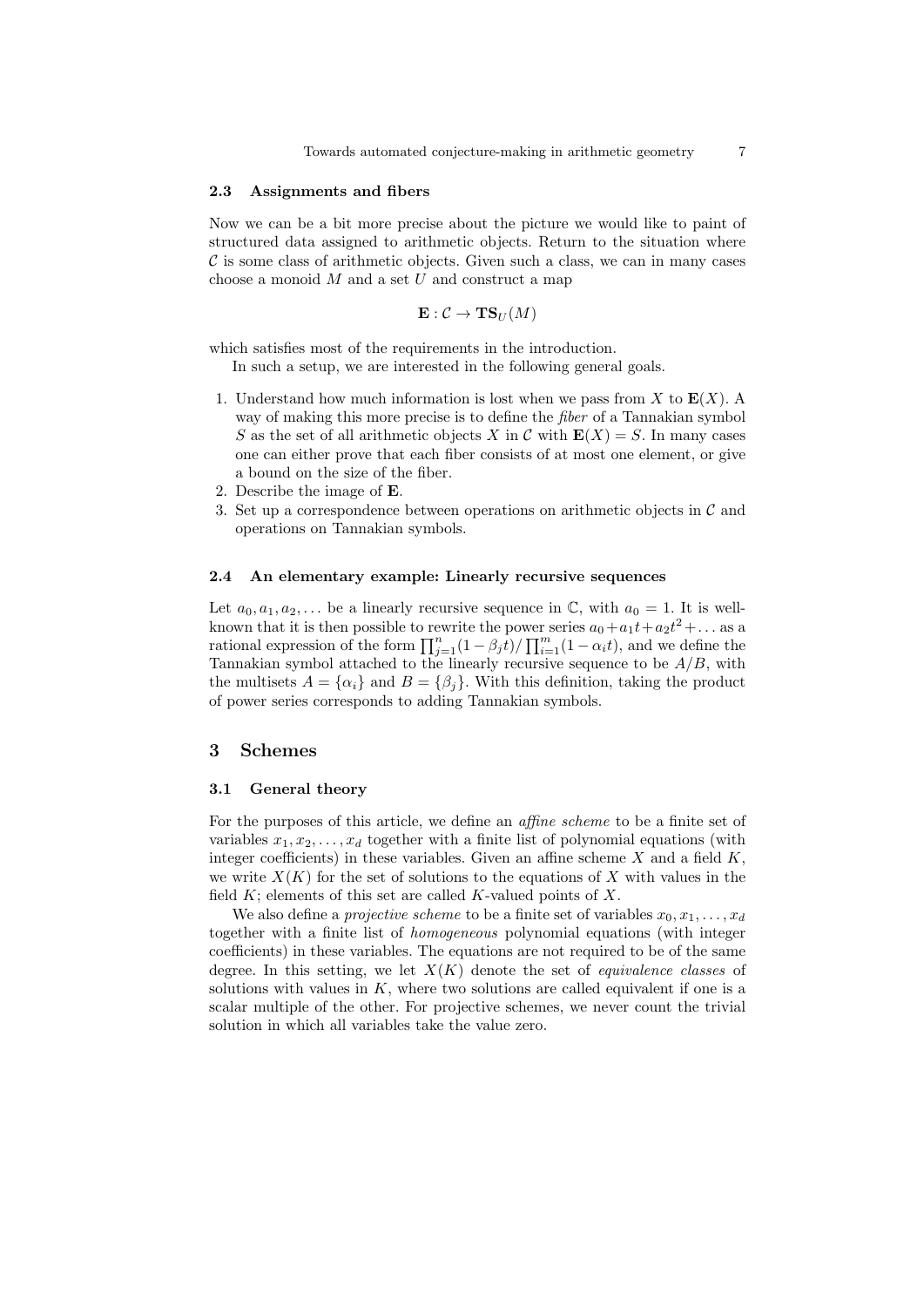As a special case we may take K to be the finite field  $\mathbb{F}_q$ , and the set  $X(\mathbb{F}_q)$ is then automatically a finite set. We write  $\#X(\mathbb{F}_q)$  for the cardinality of this set.

There is a general construction which associates a projective scheme to any affine scheme. If the affine scheme  $X$  is defined by equations

$$
f_i(x_1, x_2, \dots, x_d) = 0 \qquad i = 1, 2, \dots m
$$

then the associated projective scheme is defined by corresponding equations

$$
F_i(x_0, x_1, x_2, \dots, x_d) = 0 \qquad i = 1, 2, \dots m
$$

where  $F_i$  is obtained from  $f_i$  by multiplying each term by a suitable power of  $x_0$ so that  $F_i$  becomes homogenous of degree  $deg(f_i)$ .

*Example 8*. The equation  $x^2 + 1 = 0$  defines an affine scheme X (in one variable). It is easy to see that in this case, we have  $X(\mathbb{Q}) = X(\mathbb{R}) = \emptyset$  (the empty set), but  $X(\mathbb{C}) = \{i, -i\}$ . Using modular arithmetic, we compute  $X(\mathbb{F}_2) = X(\mathbb{F}_3) = \emptyset$ and  $X(\mathbb{F}_5) = \{2, 3\}$ . In general, for an odd prime p, the cardinality of  $X(\mathbb{F}_p)$  is 2 or 0 depending on whether  $p$  is congruent to 1 or 3 modulo 4. This pattern is a special case of Gauss' famous quadratic reciprocity law, and quadratic reciprocity is an example of a pattern that can be expressed purely in terms of Tannakian symbols.

**Theorem 2 (Dwork).** Let X be a scheme (affine or projective) and let p be a prime. There exists unique multisets  $A = {\alpha_1, \alpha_2, ..., \alpha_m}$  and  $B = {\beta_1, ..., \beta_n}$ of complex numbers such that for all  $k \geq 1$ , we have

#X(Fp<sup>k</sup> ) = β k <sup>1</sup> + β k <sup>2</sup> + . . . + β k <sup>n</sup> − α k <sup>1</sup> − α k <sup>2</sup> − . . . − α k m

**Definition 4.** Let  $X$  be a scheme and let  $p$  be a prime. We define the Tannakian symbol of  $X$  at  $p$  to be  $A/B$ , where  $A$  and  $B$  are the multisets in Dwork's theorem.

Example 9. Since Wiles proved Fermat's Last Theorem using the Modularity theorem for elliptic curves, the class of elliptic curves has probably become the most famous class of schemes. As a simple example of an elliptic curve, take the scheme X defined by the equation  $y^2 + y = x^3 - x^2$ . At the prime  $p = 2$ , the symbol becomes:

Affine case: 
$$
\frac{\{-1+i, -1-i\}}{\{2\}}
$$
 Projective case: 
$$
\frac{\{-1+i, -1-i\}}{\{1,2\}}
$$

The projective case is often the most interesting. In this example, deleting all The projective case is often the most interesting. In this example, deleting all numbers in the symbol except those with absolute value  $\sqrt{2}$  corresponds to cutting out the "motive"  $h^1(X)$  from X. One can also associate Tannakian symbols to modular forms, and the Modularity theorem can be formulated as saying that for every elliptic curve  $X$ , there exists a modular form which at all primes has the same Tannakian symbol as the motive  $h^1(X)$ .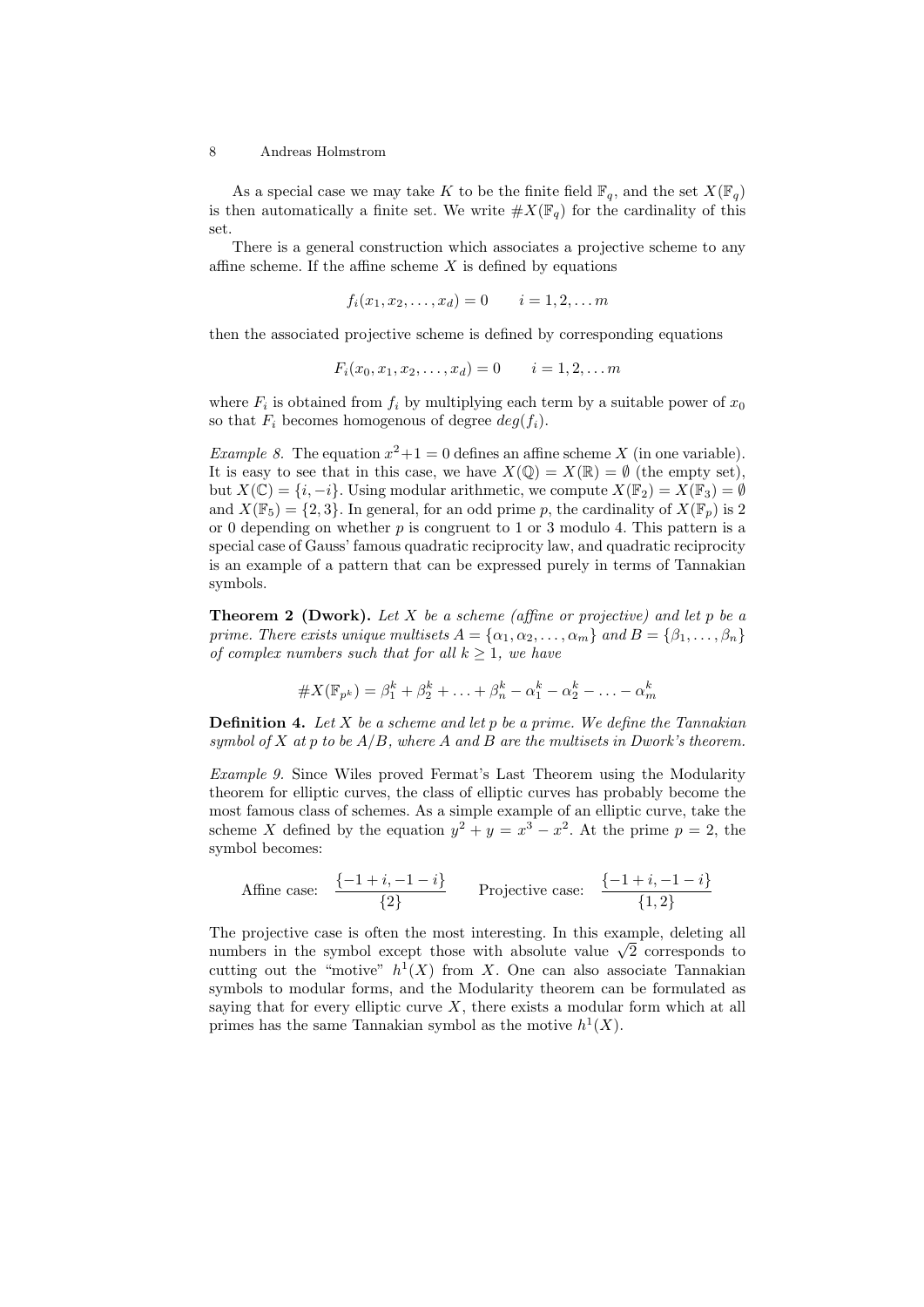Combining Tannakian symbols from all primes gives rise to a map from the class of elliptic curves to  $\mathbf{TS}_{\mathbb{P}}(\mathbb{C})$ . The fibers of this assignment are called *isogeny* classes of elliptic curves; it is known that these fibers are finite. Furthermore, elliptic curves come with a natural complexity measure  $N$  called the conductor (the above example has conductor 11), and by restricting attention to elliptic curves of, say, conductor less than 100000, we may restrict the set of indexing primes to a finite set without losing any information.

In general, the symbol attached to a projective scheme without singularities yields easy recipes for computing the Betti numbers and Euler characteristic of a scheme. In the above example the Betti numbers are 1, 2 and 1; these numbers a scheme. In the above example the Betti numbers are 1, 2 and 1; these numbers are obtained by counting symbol elements with absolute value 1,  $\sqrt{2}$ , and 2, respectively. The Euler characteristic is computed by subtracting the number of elements upstairs from the number of elements downstairs; for this elliptic curve we get  $2 - 2 = 0$ . Plotting the numbers appearing in the symbol as points in the complex plane reveals symmetries related to Poincaré duality and patterns related to the Riemann hypothesis over finite fields (proved by Deligne, Fields medal 1978). All of this was originally formulated as the famous Weil conjectures in the 1950s.

ne 1950s.<br>After computing the Tannakian symbols for several primes (up to size  $\sqrt{N}$  approximately) one can easily compute what's called values of L-functions - these are the values appearing in the two Millennium Problems called the (global) Riemann hypothesis and the Birch and Swinnerton-Dyer conjecture. These Tannakian symbols also allows for explicit formulations of many other deep questions of current interest to arithmetic geometers, such as the Sato-Tate conjecture, and various conjectures on Galois representations. The operations on Tannakian symbols correspond to operations in the so-called Grothendieck ring of motives, which is of interest not only in arithmetic geometry, but also in physics, where they are directly related to Feynman integral calculations in perturbative quantum field theory [16].

# 3.2 Case study: Arithmetic mirror symmetry

Let  $X_{\kappa}$  be the "quartic Dwork family", i.e. the projective scheme defined by the equation

$$
x^4 + y^4 + z^4 + w^4 = 4\kappa xyzw
$$

where  $\kappa$  is a integer-valued parameter (so that by varying  $\kappa$  we get a *family* of schemes). The scheme  $X_{\kappa}$  comes with a natural action of the group  $\mathbb{Z}/4 \times \mathbb{Z}/4$ . Taking the quotient scheme by this group action and resolving singularities yields a new scheme  $Y_{\kappa}$ , called the mirror of  $X_{\kappa}$ .

For concreteness, let's look at the prime  $p = 41$ . For  $\kappa = 2$ , we get<sup>1</sup> the following symbols:

$$
\mathbf{E}(X_2) = \{1, 41, 41, 41, 41, -41, -41, \dots, -41, \frac{25 - 8\sqrt{66}i}{2}, \frac{25 + 8\sqrt{66}i}{2}, 1681\}/\emptyset
$$

 $1$  The examples here are adapted from the presentation of Ursula Whitcher [19], and were computed using computer code by Edgar Costa [5].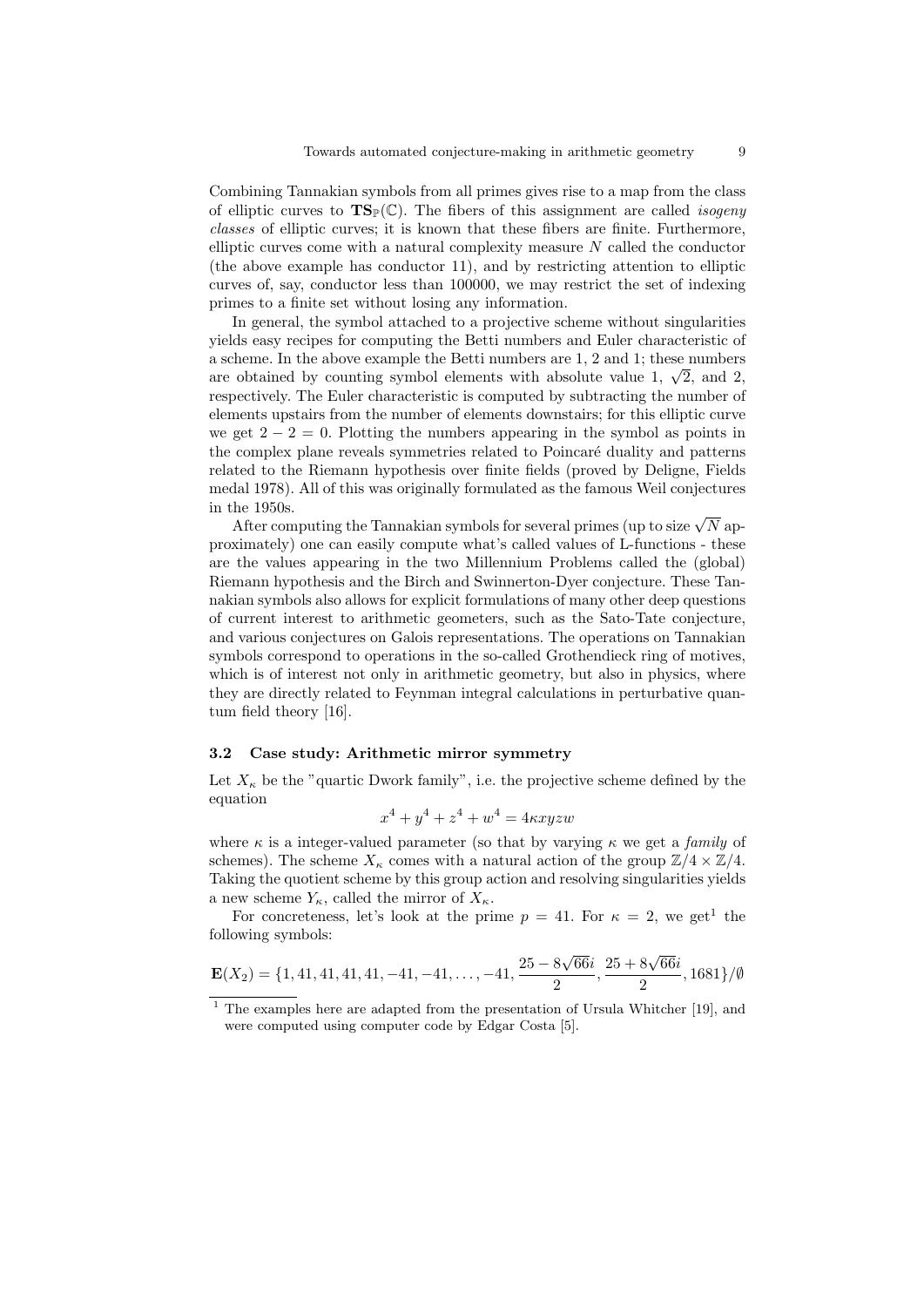Here there are 4 copies of the number 41 and 16 copies of the number -41. For the mirror variety, which a priori might be expected to have a completely different symbol, we get

$$
\mathbf{E}(Y_2) = \{1, 41, 41, \dots, 41, -41, \frac{25 - 8\sqrt{66}i}{2}, \frac{25 + 8\sqrt{66}i}{2}, 1681\}/\emptyset
$$

with 19 copies of the number 41, a single copy of the number -41, and an otherwise identical symbol!

Still working with  $p = 41$ , for the case  $\kappa = 3$  we get:

$$
\mathbf{E}(X_3) = \{1, 41, 41, \dots, 41, -39 + 4\sqrt{10}i, -39 - 4\sqrt{10}i, 1681\}/\emptyset
$$

with 20 copies of the number 41. And this time, the Tannakian symbol for the mirror variety  $Y_3$  is

$$
\mathbf{E}(Y_3) = \{1, 41, 41, \dots, 41, -39 + 4\sqrt{10}i, -39 - 4\sqrt{10}i, 1681\}/\emptyset
$$

with 20 copies of 41, which means... that the symbols are absolutely identical!!

Patterns of this kind is the subject of arithmetic mirror symmetry, a relatively recent field inspired by the physics of string theory. It is conceivable that a computer searching for patterns in Tannakian symbols could have identified the schemes  $X_{\kappa}$  and  $Y_{\kappa}$  as "similar", even if no human had ever thought of mirror symmetry.

# 4 More examples

#### 4.1 Multiplicative functions

Much of elementary number theory (questions about primes, divisibility, etc.), can be formulated in terms of *multiplicative functions* from  $\mathbb N$  to  $\mathbb C$ . In this context a function f is multiplicative if  $f(1) = 1$  and  $f(mn) = f(m)f(n)$  whenever m and n are coprime.

Let  $p$  be a prime. For all multiplicative functions appearing naturally in number theory, it turns out that the sequence of function values

$$
f(1), f(p), f(p^2), f(p^3), \ldots
$$

is linearly recursive, and hence we can associate a Tannakian symbol to the pair  $(f, p)$ . Letting p vary over the set  $\mathbb P$  of all prime numbers, we get a  $\mathbb P$ indexed  $\mathbb{C}\text{-valued Tannakian symbol attached to the multiplicative function } f$ . For example, the Euler totient function has symbol  $\{p\}/\{1\}$ , the characteristic function of the square numbers has symbol  $\{1, -1\}/\emptyset$ , and the sum-of-divisors function has symbol  $\{1, p\}/\emptyset$ .

This assignment is injective on multiplicative functions, and for many classical classes of functions it stays injective even when  $U$  is reduced to a finite set of primes. Furthermore, Dirichlet convolution of functions correspond to addition of symbols, product of function corresponds to product of symbols (under a certain hypothesis), and norm operators on multiplicative functions correspond to certain Adams operations.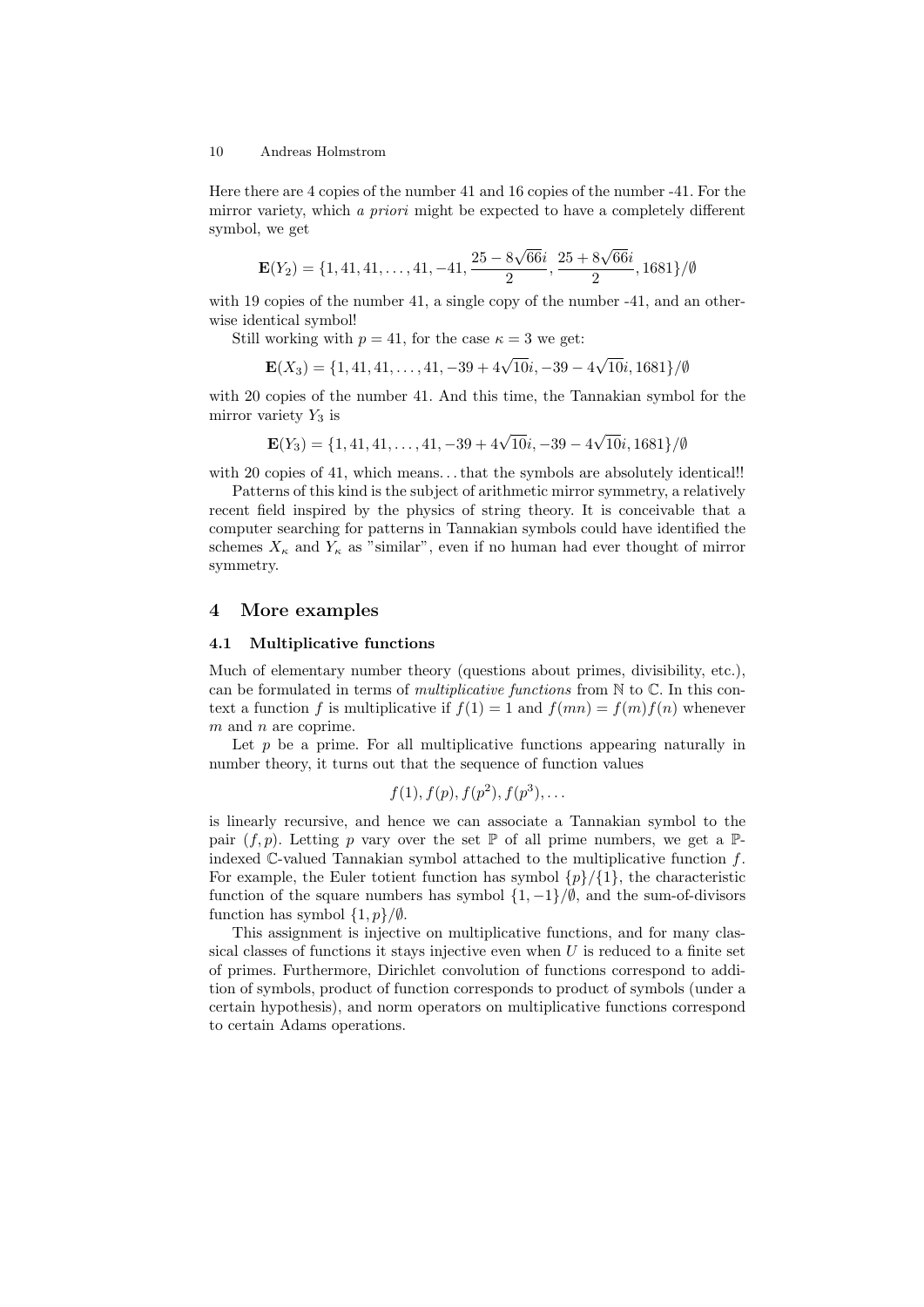### 4.2 Graphs

There are at least three interesting ways of associating a Tannakian symbol to a (finite) graph. Firstly, given a graph  $X$ , we could define the Tannakian symbol of X to be  $A/\emptyset$ , where A is the spectrum of X, i.e. the multiset of eigenvalues of the adjacency matrix of  $X$ . With this definition, taking the disjoint union of graphs would correspond to addition of Tannakian symbols, and taking tensor product of graphs would correspond to multiplication of Tannakian symbols. Graphs with the same spectrum are called *isospectral*, so the fibers of this assignment would be classes of isospectral graphs.

Example 10. With this definition, the Tannakian symbol of the complete graph on 4 vertices would be  $\{-1, -1, -1, 3\}/\emptyset$ 

It is conjectured that almost all graphs are determined by their spectra. However, there are many cases of non-isomorphic graphs with identical spectrum. For example, the number of simple graphs on 9 vertices is 274668 (see OEIS: Sequence A000088), while the number of such graphs isospectral to at least one other graph is 51039 (OEIS: Sequence A099883).

A second approach would be to define the Tannakian symbol of a graph X to be  $A/\emptyset$ , where  $A = {\alpha_1, \alpha_2, \ldots, \alpha_m}$  is the finite multiset of complex numbers appearing in the expression

$$
\zeta_X(T) = \frac{1}{(1 - \alpha_1 T)(1 - \alpha_2 T) \cdots (1 - \alpha_m T)}
$$

where  $\zeta_X(T)$  is the Ihara zeta function of the graph X.

Example 11. With this alternative definition, the Tannakian symbol of the complete graph on 4 vertices would be

$$
\{-1,-1,1,1,1,2,\frac{-1+\sqrt{7}i}{2},\frac{-1+\sqrt{7}i}{2},\frac{-1+\sqrt{7}i}{2},\frac{-1-\sqrt{7}i}{2},\frac{-1-\sqrt{7}i}{2},\frac{-1-\sqrt{7}i}{2}\}/\emptyset
$$

In a recent paper [6], Durfee and Martin conjecture that almost all graphs which are not determined by their spectrum are determined by their zeta function.

As a third possibility, one can associate a certain polynomial (the "graph polynomial") to any graph  $X$ . This polynomial defines a scheme, called the graph hypersurface of  $X$ , and we could associate Tannakian symbols to the graph  $X$  by counting points of its graph hypersurface, like we did in the previous section for an elliptic curve and the quartic Dwork family. We refer to Brown and Schnetz [1] for background, definitions, and extensive calculations motivated by applications to quantum field theory. One of their conclusions can be reformulated by saying that for many graphs, the Tannakian symbols constructed by this method seem to also come from modular forms.

# 4.3 Representations of finite groups

Let G be a finite group. Associated to G is its representation ring  $R(G)$ , a lambda-ring generated by irreducible complex representations under the operations of direct sum, tensor product, and exterior powers. Any element  $g \in G$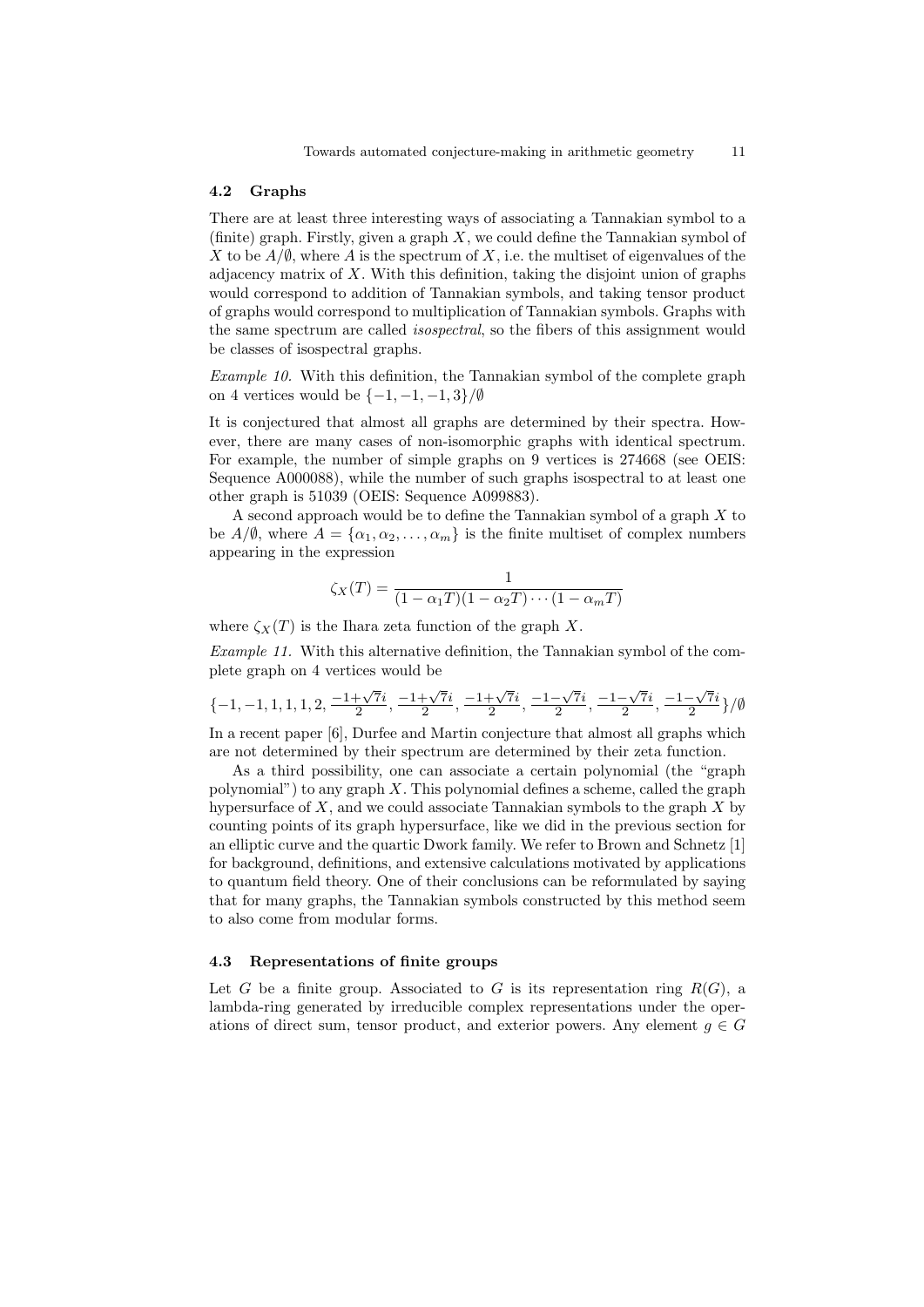gives rise to a lambda-ring homomorphism from  $R(G)$  to  $\mathbf{TS}(M)$ , where M is the monoid of complex roots of unity. Combining several such maps, one obtains a lambda-ring homomorphism **E** from  $R(G)$  into  $TS_U(M)$ , where U is a subset of G. The most interesting choice of  $U$ , which we will use in the remainder of this section, is to pick one representative of each conjugacy class of  $G$ ; this choice guarantees the injectivity of E.

Many interesting patterns and unsolved problems about representations can be reformulated in terms of the map  $\mathbf{E}: R(G) \to \mathbf{TS}_U(M)$ . This is due to the fact that both the character table of G and the lambda-ring structure of  $R(G)$ can be recovered from the values of E.

*Example 12.* Taking  $G$  to be the Monster group, the character table is a 194 by 194 matrix, whose rank is 163. The number 163 also appears in the study of imaginary quadratic number fields; it is in fact the largest possible integer  $D$ such that the number field  $\mathbb{Q}(\sqrt{-D})$  has class number 1 (meaning that its ring of integers is a unique factorization domain). The study of such number fields goes back to Gauss and is the simplest instance of Gauss' famous class number problem. As explained for example in the popular book of Mark Ronan [18], the appearance of the number 163 in both places might well be a coincidence, but it could also be a hint that there is some mysterious connection between the Monster group and algebraic number theory that is yet to be understood.

An even more spectacular pattern connected with the Monster group is the Monstrous Moonshine Conjecture, formulated by Conway and Norton and proved by Richard Borcherds (Fields medal 1998). The starting point of this wonderful story was the observation that a certain number obtained from the character table (the dimension of the smallest nontrivial irreducible representation) is (almost) equal to the coefficient of the linear term in the Fourier expansion of Klein's j-function.

Let's now turn to a much simpler group, for which everything can be worked out by hand.

Example 13. One of the simplest non-trivial examples of a finite group is the symmetric group  $S_3$  of permutations on three objects. This group has 6 elements in total, partitioned into 3 conjugacy classes. Let  $e$  be the identity element, let t be any transposition (an element of order 2), and let  $r$  be one of the two "rotations" (an element of order 3). These three elements represent the three conjugacy classes of  $S_3$ . The number of irreducible representations of a finite group is the same as the number of conjugacy classes, and in our example, the irreducible representations are:

- $\mathbb{C}_+$ : The trivial representation, sending every permutation to 1.
- C−: The sign representation, sending a permutation to its sign.
- $\mathbb{C}^2$ : A two-dimensional representation, visualized as a matrix action of  $S_3$  on a triangle with vertices at the three cube roots of unity in the complex plane.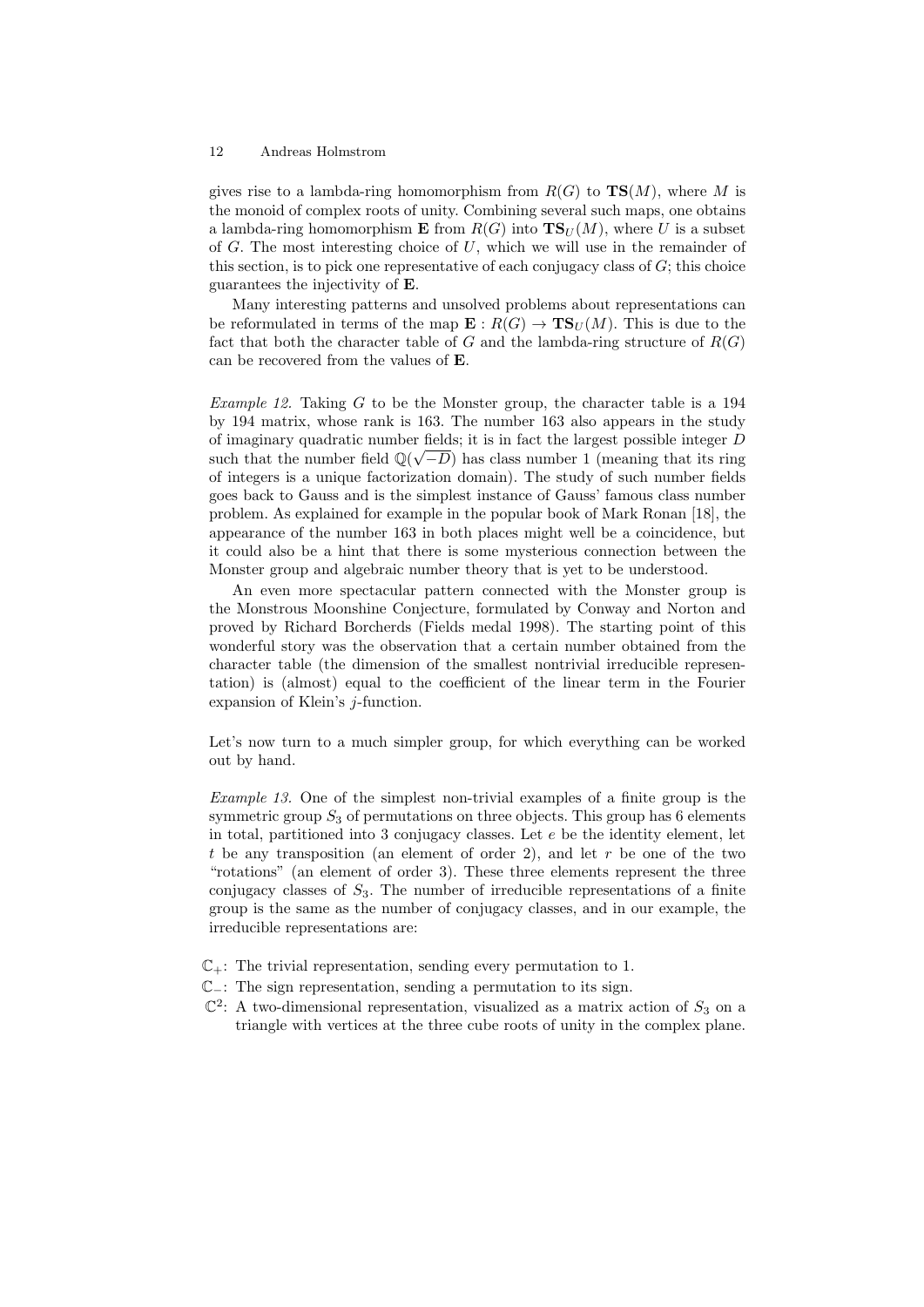In this simple case, it is easy to compute the function  $E$  by hand. We get, for the three different choices of group element  $g$ :

| Case $g = e : \mathbf{E}(\mathbb{C}_+) = \{1\}/\emptyset$ | $\mathbf{E}(\mathbb{C}_-) = \{1\}/\emptyset$  | ${\bf E}({\mathbb C}^2) = \{1,1\}/\emptyset$                    |
|-----------------------------------------------------------|-----------------------------------------------|-----------------------------------------------------------------|
| Case $g = t : \mathbf{E}(\mathbb{C}_+) = \{1\}/\emptyset$ | $\mathbf{E}(\mathbb{C}_-) = \{-1\}/\emptyset$ | ${\bf E}(\mathbb{C}^2) = \{1, -1\}/\emptyset$                   |
| Case $g = r : \mathbf{E}(\mathbb{C}_+) = \{1\}/\emptyset$ | $\mathbf{E}(\mathbb{C}_-) = \{1\}/\emptyset$  | $\mathbf{E}(\mathbb{C}^2) = {\{\omega, \omega^2\}}/{\emptyset}$ |

Here  $\omega$  is a primitive 3rd root of unity. Any element of  $R(G)$  can be written as a formal difference  $V - W$ , where V and W are representations built as direct sums of irreducible ones, and we may compute in  $R(G)$  by identifying such a formal difference with an ordered triple of symbols (using the injective map E and applying the rules for computing with Tannakian symbols). For example, we get (suppressing **E** from the notation):  $\mathbb{C}^2 = (1,1)/\emptyset$ ,  $\{1,-1\}/\emptyset$ ,  $\{\omega,\omega^2\}/\emptyset$ ) and  $\mathbb{C}_+ \oplus \mathbb{C}_- - \mathbb{C}^2 = ( \emptyset/\emptyset, \emptyset/\emptyset, \{1,1\}/\{\omega,\omega^2\} )$ . A similar computation shows that  $\mathbb{C}^2 \otimes \mathbb{C}^2$  equals  $\mathbb{C}_+ \oplus \mathbb{C}_- \oplus \mathbb{C}^2$ , and in general any tensor product of representations can be expressed as a direct sum of irreducibles, using only Tannakian symbols.

#### 4.4 Algebraic stacks

The arithmetic objects discussed so far in this paper were key players in many of the greatest arithmetic discoveries of the 20th century. However, in 21st century research, new classes of objects are becoming increasingly important, and these objects come from homotopy theory and higher category theory. The most beautiful application so far is probably the recent proof of the Tamagawa number conjecture by Gaitsgory and Lurie [8], in which homotopical objects called stacks play a prominent role. Stacks are a generalization of schemes, for which  $X(\mathbb{F}_q)$ is no longer a set, but a groupoid or a simplicial set. There are several different ways of assigning Tannakian symbols to (certain classes of) stacks. The method used for schemes will work provided we accept infinite multisets. For example, the stack  $B\mathbb{G}_m$  (the classifying stack of the multiplicative group) would then at the prime p have the Tannakian symbol  $\{p^{-1}, p^{-2}, p^{-3}, \ldots\}/\emptyset$ .

# 5 Final remarks on arithmetic pattern-detection

What constitutes an important discovery or a deep conjecture in arithmetic geometry? Looking at many examples in the literature, a few of which we have seen in the present survey, it is reasonable to say that *deep arithmetic statements* are often observations of patterns that can be expressed in terms of Tannakian symbols.

But is it conceivable that automated algorithms really could have detected some of these patterns? And is it reasonable to expect machines to discover new patterns, maybe even of comparable interest to the Weil conjectures, Monstrous Moonshine, or arithmetic mirror symmetry? Although we do not claim to know the answer to these questions, we would like to end by suggesting two necessary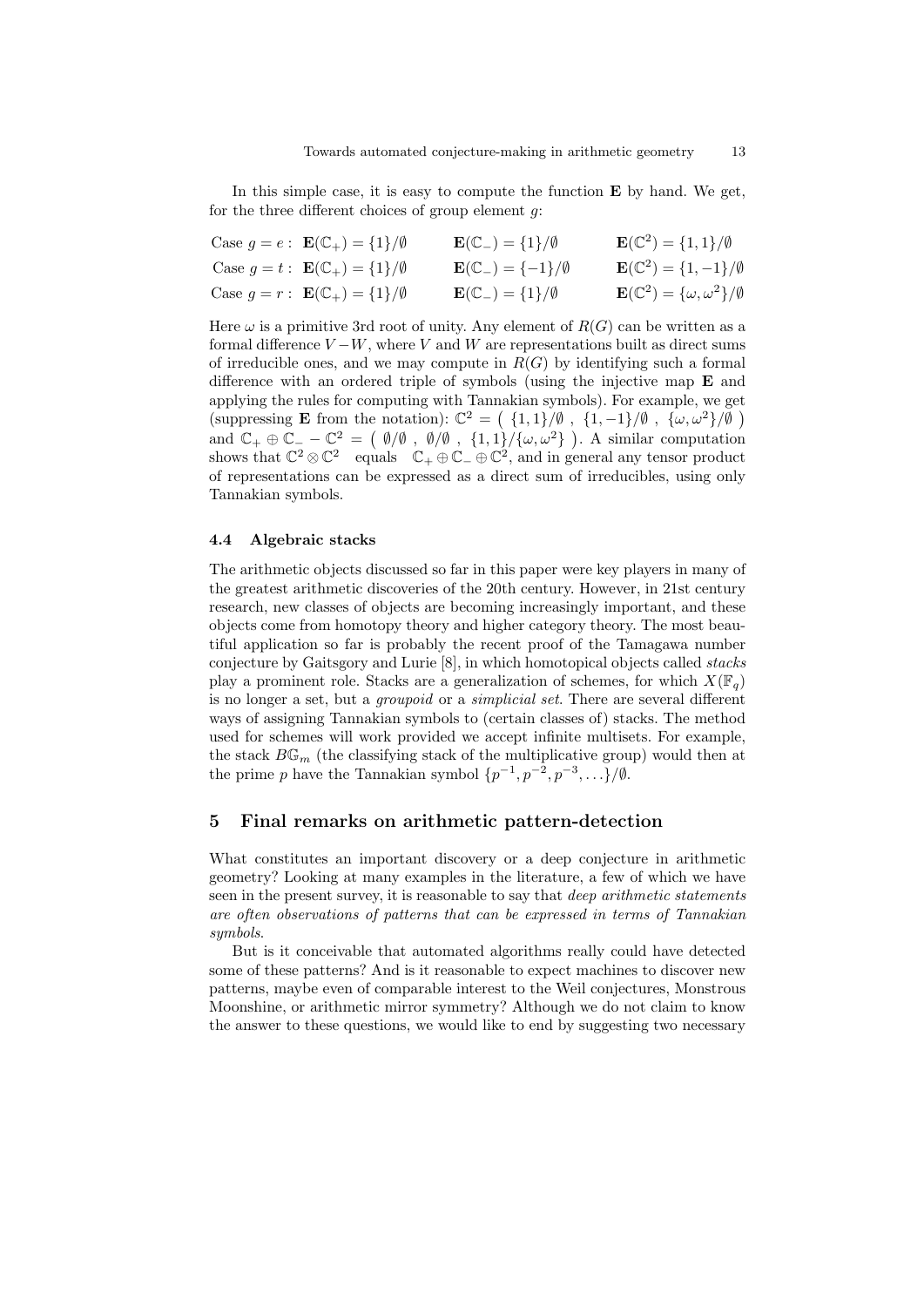features that such algorithms would have to incorporate in order to have any chance of making such discoveries.

### 5.1 Exotic metrics

In traditional data analysis, data points are given by vectors of real numbers (or rather floating point approximations), visualized as points in  $n$ -dimensional Euclidean space  $\mathbb{R}^n$ . Two data points are then considered to have similar features if they are close with respect to some metric on  $\mathbb{R}^n$  derived from the standard metric  $(x, y) \mapsto |x - y|$  on the set of real numbers.

Similarly, in a traditional neural network based on perceptrons or sigmoid neurons, the output of an individual neuron is a function of the size of an incoming real number, and "size" here refers to a measurement made using the standard metric on the real numbers.

In arithmetic geometry, many patterns and relations can be expressed in terms of a metric, but it is not enough to work with the standard metric on real numbers. Instead, the standard metric needs to be complemented by others, most importantly the  $p$ -adic metrics. For any prime number  $p$ , the  $p$ -adic metric on the set of rational numbers is defined as follows. For two distinct rational numbers x and y, there is a unique integer k such that  $x - y$  can be written on the form  $\pm p^k \cdot a/b$ , where a and b are positive integers coprime to p. The p-adic distance  $|x-y|_p$  between x and y is defined to be  $p^{-k}$ . This definition can be extended to irrational algebraic numbers, but unlike the standard metric, it is not defined for transcendental numbers.

Unravelling the definition, it is easy to see that as a special case, two integers x and y are congruent modulo  $p$  if and only if they are close in the sense that their  $p$ -adic distance is less than or equal to  $1/2$ . Combining different primes and using the Chinese remainder theorem, any arithmetic pattern involving congruences can be expressed (and hence potentially discovered) using  $p$ -adic metrics<sup>2</sup>.

### 5.2 Symmetry detection

Another class of arithmetic patterns can be collected under the umbrella of symmetry. While the lambda-ring structure on Tannakian symbols in itself captures certain kinds of symmetry, there are also many other kinds, including Poincaré duality (seen in the symbol of a projective scheme without singularities), various symmetries in Hodge diamonds, symmetries of modular forms, and the fact that the number of rows in a character table equals the number of columns.

A mathematical treatment of symmetry invariably involves group theory, and in situations where the symmetry group is both finite and known, it is easy to implement algorithms for detecting symmetry. However, in cases where the symmetry group is infinite and/or unknown, the symmetry detection problem

<sup>&</sup>lt;sup>2</sup> It might also be interesting to build algorithms based on other kinds of metrics, like the I-adic metric on a polynomial ring or a Grothendieck ring (where  $I$  is an ideal of the ring), or the Granville-Soundararajan metric on multiplicative functions [10].